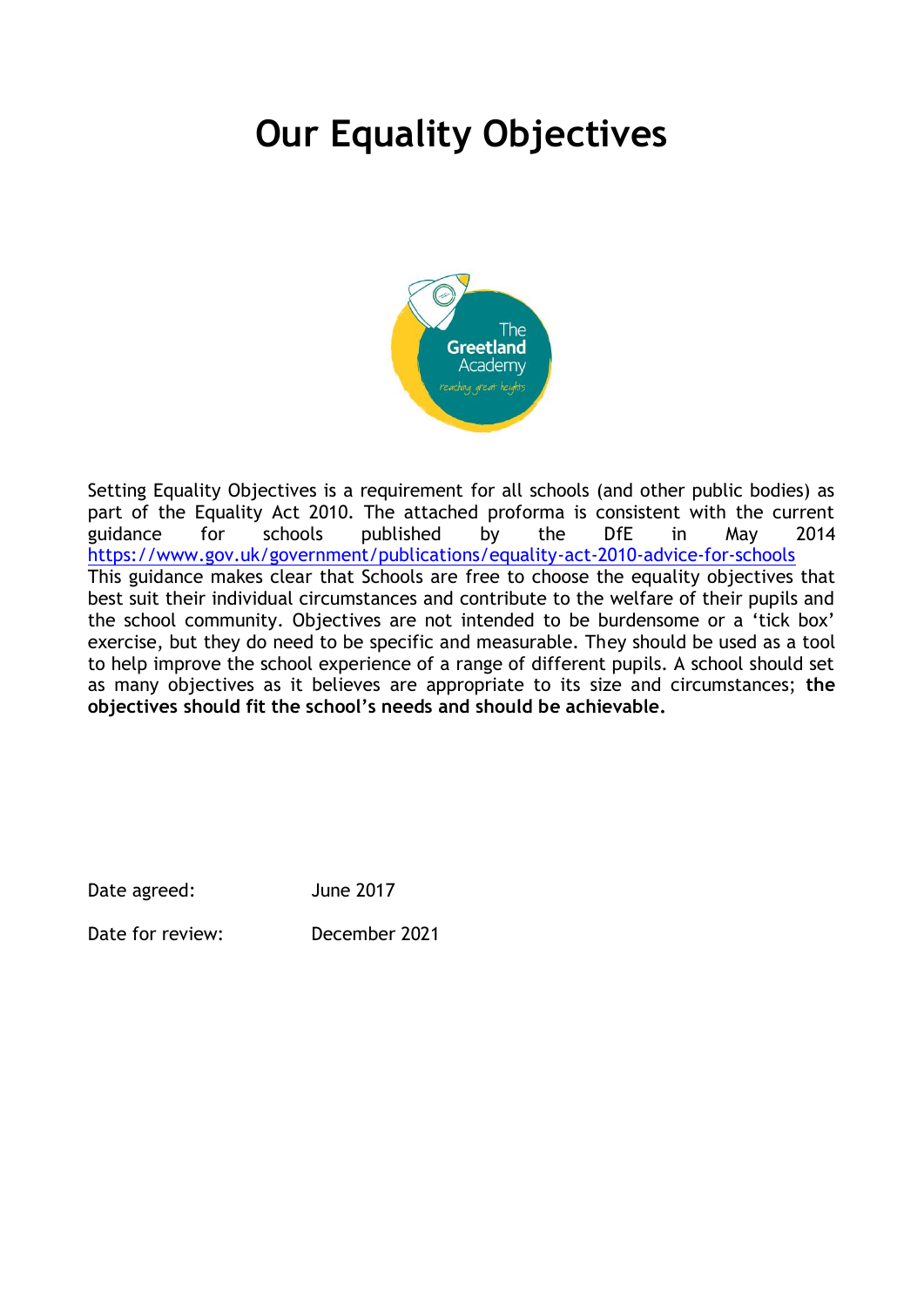## **Contents**

**Complaints**

**Legal Requirements**

**Introduction Our School Context Race Disability Gender Religion and Belief Sexual Orientation and Gender Identity Age Anti – bullying Employment Practices Due Regard Consultation Equality Objectives Summary Roles and Responsibilities Contracting and Procurement Action Plan Reporting and reviewing the objectives Publication**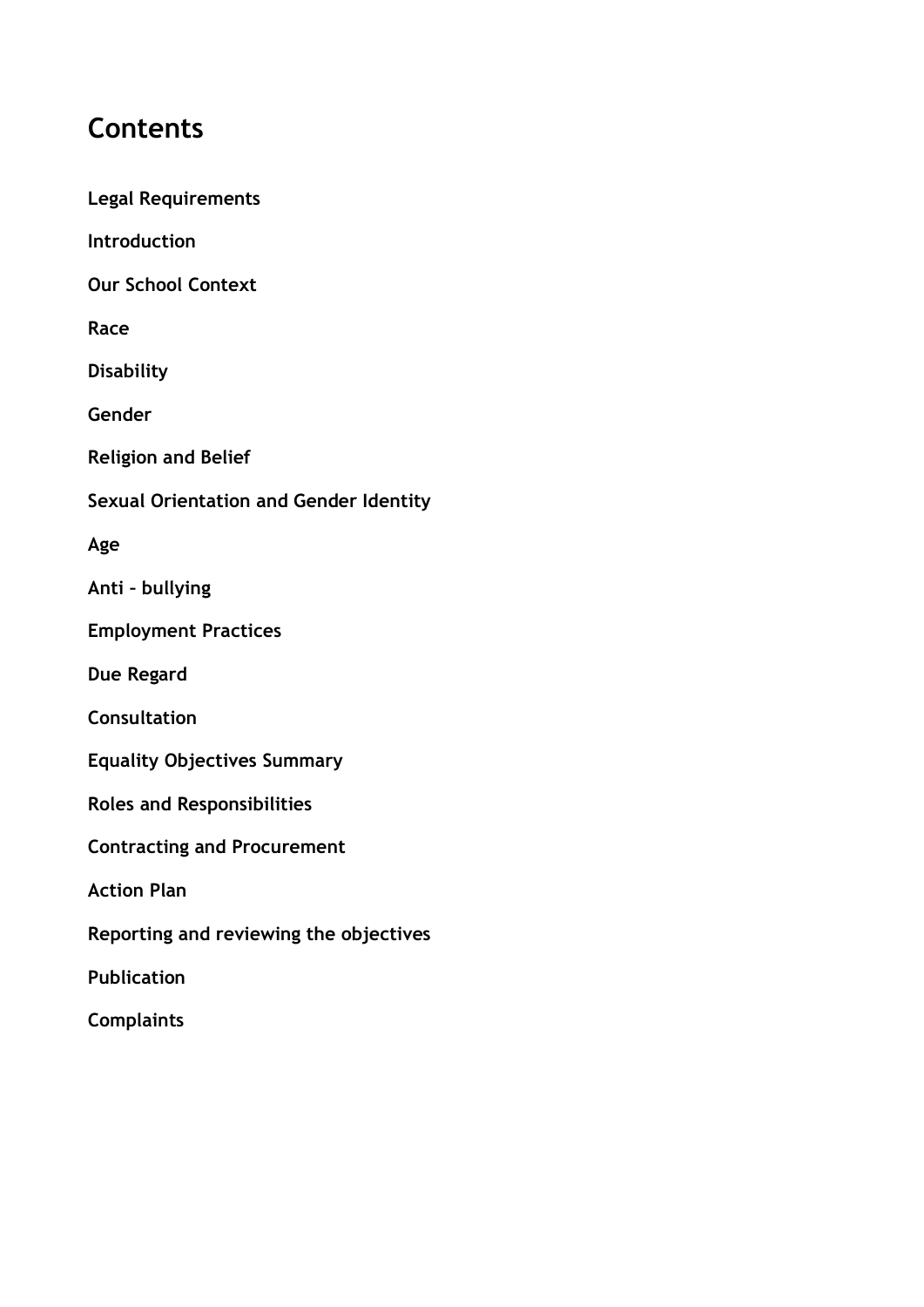### **Legal Requirements**

#### **Everyone has the right to be treated with dignity and respect.**

**The Equality Act 2010 prohibits direct and indirect discrimination, harassment and victimisation of people on the grounds of protected characteristics – disability, gender reassignment, pregnancy and maternity, race, religion or belief, sex and sexual orientation and age.**

**The Equality Act 2010 also requires public bodies such as schools to have due regard to the need to:**

- **Eliminate unlawful discrimination**
- **Advance equality of opportunity**
- **Foster good relations between people from different equality groups**

**This is called the public sector Equality Duty and its purpose is to promote equality for all.** 

The Government has issued guidance which sets out that having due regard means consciously thinking about the three aims of the public sector Equality Duty as part of the process of decision-making. This means that considering equality issues must influence the decisions reached by schools– such as in how we act as employers; how we develop, evaluate and review our policies; how we design, deliver and evaluate what we offer and how we commission and procure services from others.

Schools also have a responsibility to:

- Publish equality objectives by 6 April 2012 and every four years thereafter;
- Publish information annually from 6 April 2012 to demonstrate their compliance with the general Equality Duty
- Publish information relating to their employees and others affected by their policies and practices
- Public bodies with fewer than 150 employees are not required to publish information on the effect of their policies and practices on their workforce.

A school's published information should include:

- Information on the effect that their policies and practices have had on employees, service users and others from the protected groups;
- Evidence of the analysis undertaken to establish whether their policies and practices will (or have) furthered the three equality aims in the general equality duty;
- Details of the information used in that analysis, and
- Details of engagement with people with an interest in the aims of the duty.

This information must be published in a way that is accessible to the public

#### **Introduction**

Deciding on and meeting our Equality Objectives will require ownership by Governors, senior leaders, all staff, the school community and learners.

This document is to help us focus on the outcomes that matter to the people who use our school and its services and our local community; and to ensure that our services are accessible and delivered effectively.

We need to be able to demonstrate what we have done and what we plan to do to improve opportunities and outcomes for pupils, staff, parents and other users of the school. Our success in meeting our objectives will be monitored and delivered through the governors' role, school improvement processes and our self evaluation processes.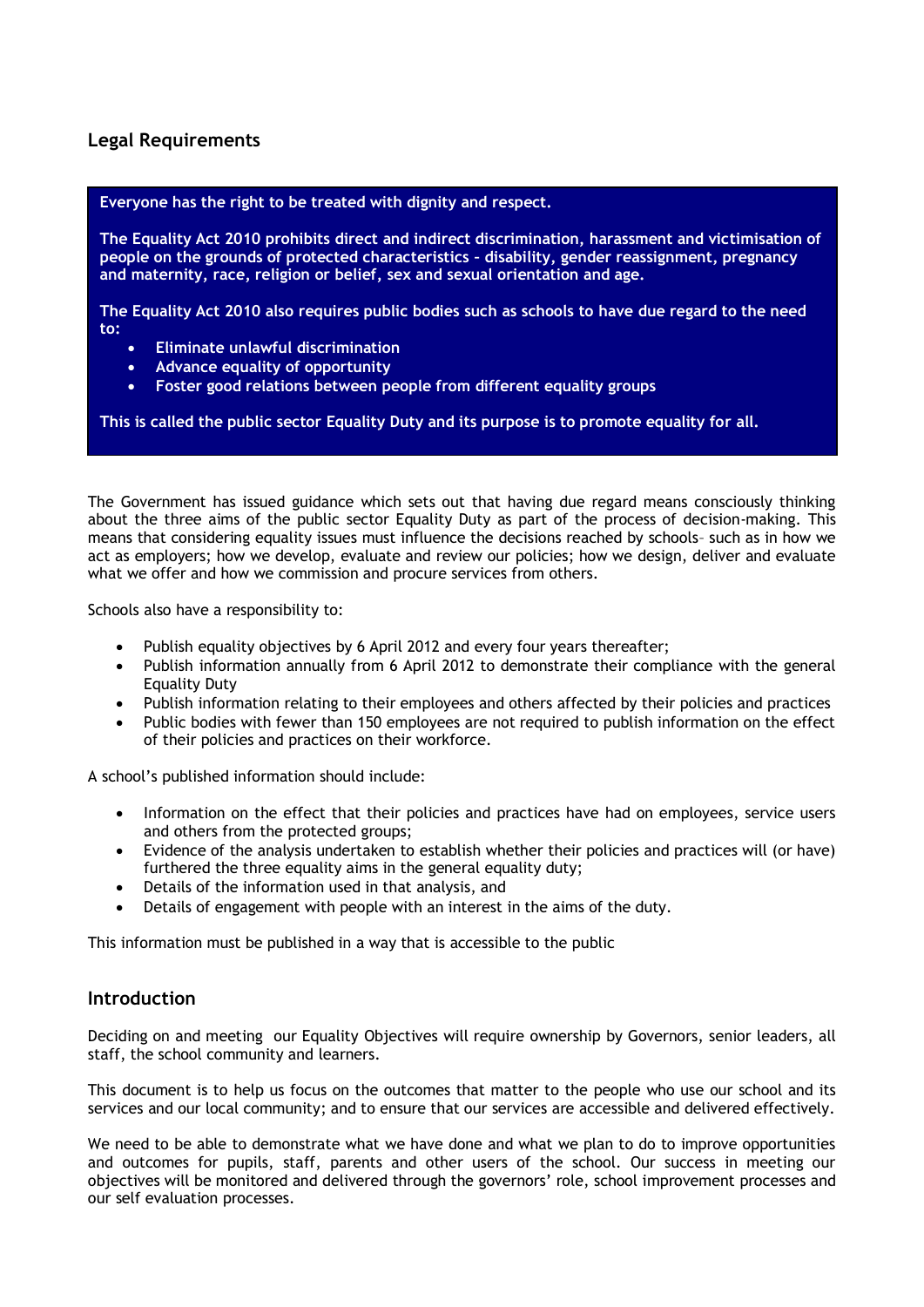#### **Our Vision and Aims for Equality and Diversity**

The Greetland Academy is committed to the inclusion of all pupils, staff, governors and parents into its environment and work. This includes ensuring equality of provision for all stakeholders and those within the community with an interest in the school. The main aim will be to reduce and, where possible, eliminate barriers to accessing the curriculum and buildings and for pupils to have full participation within the school community.

In fulfilling our legal obligations and establishing our school ethos the Academy will be guided by the following principles:

- Creating inclusive cultures
- Producing inclusive policies
- Evolving inclusive practices

We will ensure that every pupil irrespective of race, disability, gender, religion and belief or sexual orientation is able to achieve high standards and that strategies are in place to tackle under–achievement. We will ensure that every pupil has access to the necessary teaching and support required to enable them to achieve their highest potential. We will ensure that the school's procedures for disciplining pupils and managing behaviour are fair, effective and equitable.

Our intention is to ensure that the adults working or volunteering in the school are from diverse groups. We believe that this provides good role models for our pupils.

We will involve pupils, staff, parents, carers, governors and communities in the development of our objectives. They will be involved from the very start and their involvement will inform the preparation, development, publication, review and reporting of our objectives. The aim is to ensure that we meet the needs of people: from all ethnic backgrounds and of all religions or beliefs; of all ages; of all genders and sexual orientations and of all abilities.

#### **Our school context:**

#### **Our school context**

- Our pupil/student population (at May 2017): We have 420 pupils, 205 Boys & 215 girls, 94.05% are white british with 5.95% of pupils from other ethnic backgrounds. 3 children have a statement of special educational need and 1 child has mobility problems.
- Our staff (at May 17) We have 68 members of staff, 60 females and 8 males. 98.53% of staff are white british, 1.47% are from other ethnic backgrounds. We have no disabled staff. The majority of staff are Christian, with 1 member of staff who is Buddhist. We have one member of staff over 65.
- Our Governing Body (at May 17) We have 10 members of the governing body 4 females and 6 males. 90% are white british and 10% from other ethnic backgrounds. Data of religious beliefs and age has not been collected at the present time.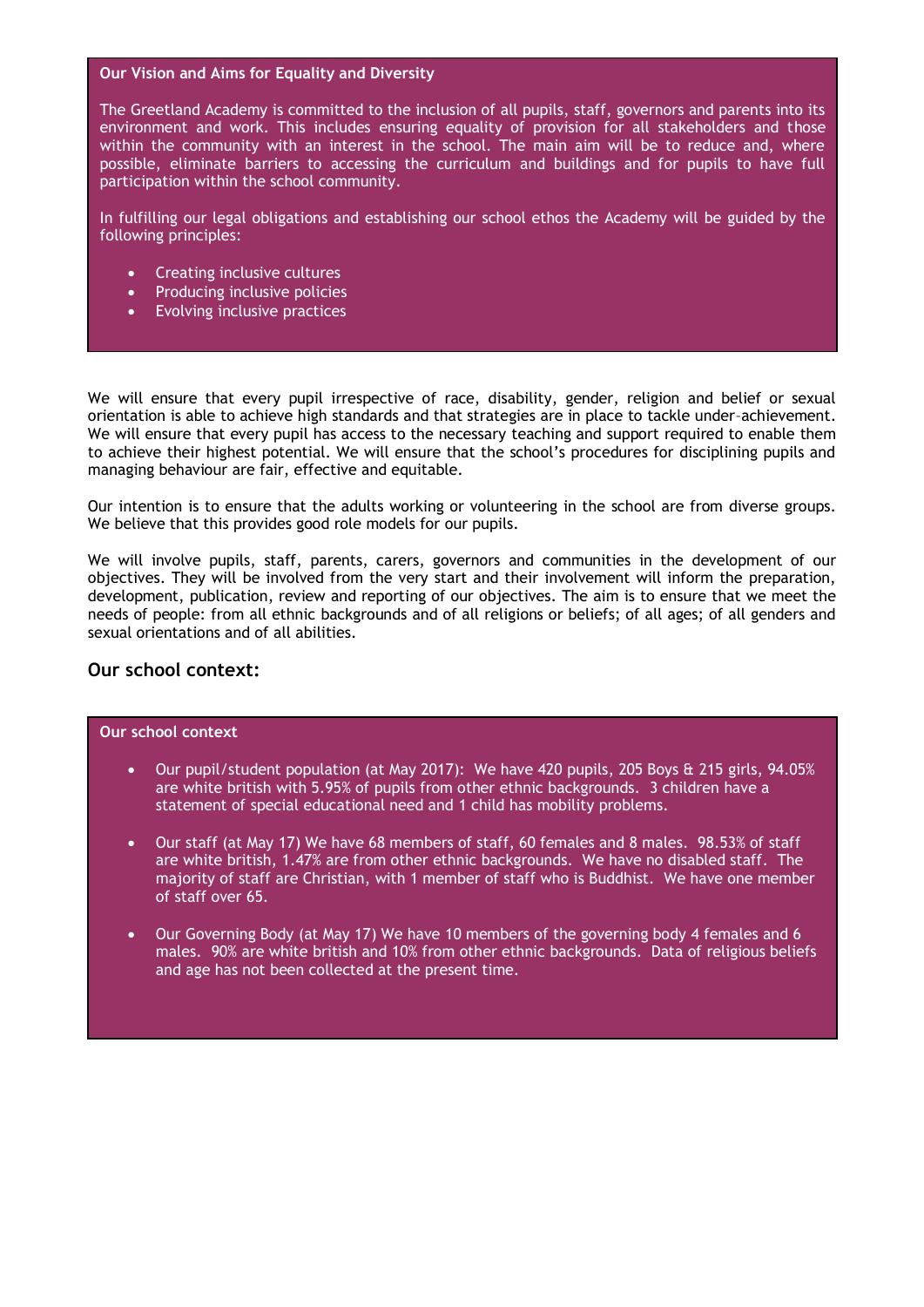### **Roles and responsibilities, commitment and accountability**

We will mainstream equality issues by:

- Paying **due regard** to equality issues within all our key policies, planning, decision making processes and performance management;
- Ensuring that our planning contributes towards our equality objectives;
- Ensuring that arrangements are in place to monitor and report on our progress against our objectives; and
- Ensuring that we engage effectively with our learners, staff, parents and local communities in planning, delivering and monitoring the objective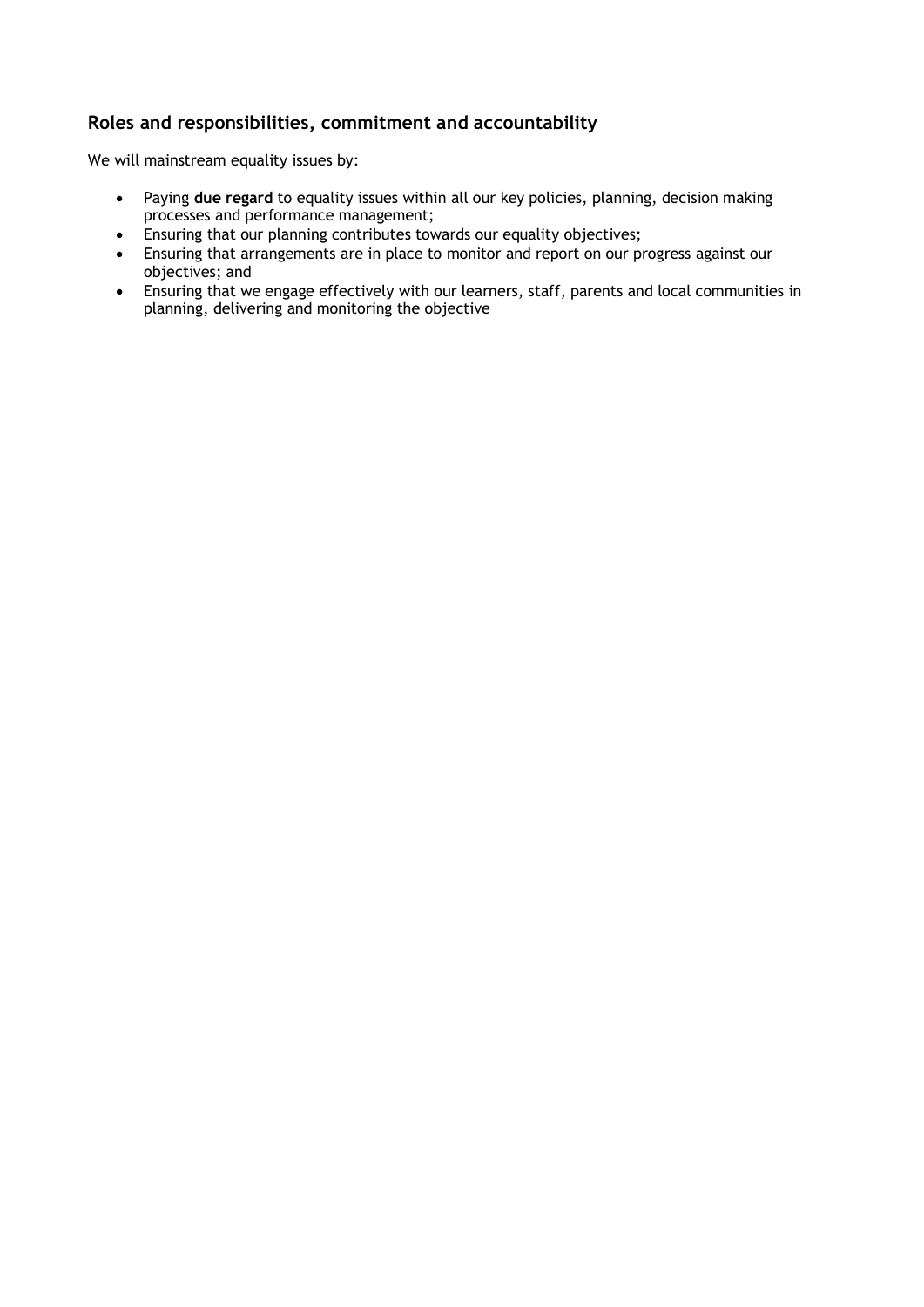#### **Race**

**We recognise that Black and ethnic minority people experience discrimination on the basis of colour, race, nationality and ethnic origin. This discrimination manifests itself in all areas of life. Racial harassment and violence is one of the most serious consequences of racism, damaging people emotionally and physically and limiting life choices and opportunities.** 

**We will take all necessary measures to prevent and tackle racial harassment and assist our learners to live in freedom from harassment and to feel safe as they enjoy and achieve throughout their time at our school.** 

We are committed to working for the equality of all ethnic groups. The Governing Body understands its accountability. Under the duties of the Equality Act we will:

#### **Tackle unlawful discrimination by:**

- Keeping accurate records of all ethnic groups, their backgrounds and needs and how we respond to them;
- Dealing with complaints of discrimination and harassment speedily according to local authority guidance *Challenging and Dealing with Racist Incidents in* Schools and notify complainants of the outcomes and action taken; and
- Encouraging dialogue between different racial groups

#### **Advance equality by:**

- Expanding access and achievement across all communities and in all areas of school activity;
- Promoting the active participation of minority communities in shaping the future of our school;
- Consulting with ethnic minority learners, their families and staff on issues affecting them rather than with people acting on their behalf.
- Ensuring the school staff, learners and their families as well as the wider community fully understand the principles of race equality and good race relations.

#### **Foster good relations and cohesion by:**

- Promoting activities that celebrate our common experience as well as those that recognise diversity
- Encouraging learners and their families of all ethnic groups to participate fully in all aspects of school life;
- Fostering understanding and respect for the cultures and faiths of all our learners and their families;
- Countering myths and misinformation that may undermine good community relations;
	- We keep accurate records of all our staff and student backgrounds with an annual update. This information is analysed in termly census material.
	- Racist incident monitoring forms are completed termly and sent to the local authority. All recent returns have been nil returns and therefore no action has been required.
	- Half-termly tracking of pupil achievement with intervention work set for pupil not attaining at their expected level.

We will publish our progress annually as part of our review of the School's Equality Objectives.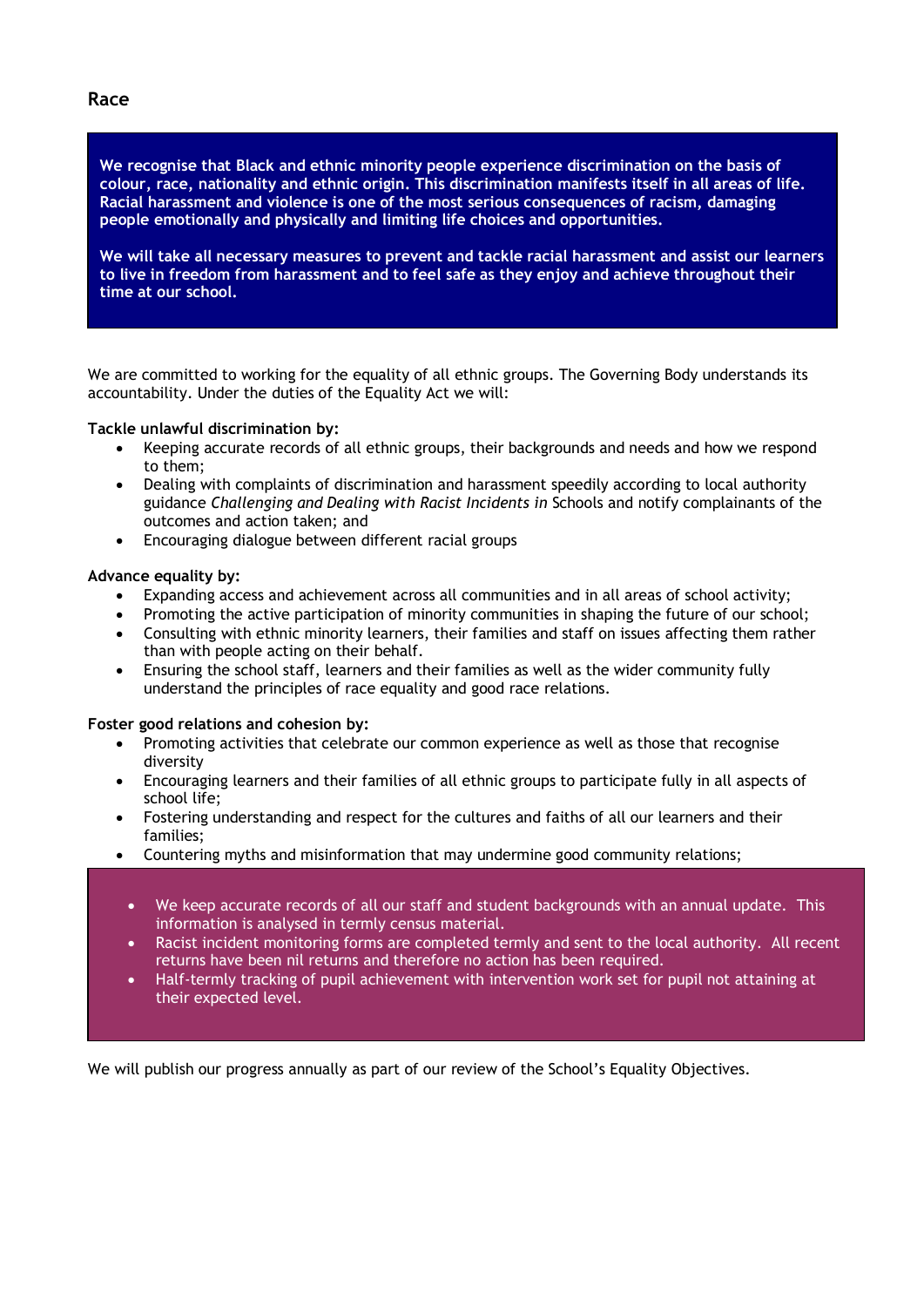### **Disability**

**We recognise that people with disabilities experience discrimination across all areas of life. We welcome the requirements of the Equality Act and set out our commitment to meeting the duties in relation to disability. Our aim is to advance disability equality across all areas of the school, to disabled pupils, staff, parents, carers and other school users.**

We are committed to working for the equality of people with and without disabilities. The Governing Body understands its accountability. Under the duties of the Equality Act we will:

#### **Tackle unlawful discrimination against people with disabilities by:**

- Challenging patronising or discriminating attitudes;
- Making the environment as safe as possible and challenging antisocial or bullying behaviour against, or harassment of, disabled learners, staff and families.
- Monitoring and eliminating discrimination and disability related harassment
- Improving the environment of the school to increase the extent to which disabled learners can take advantage of education and associated services

#### **Advance equality for people with disabilities by:**

- Removing barriers to accessibility, particularly in relation to education, employment and access to services, information and buildings;
- Increasing the extent to which disabled learners can participate in the school curriculum
- Providing where possible, support, assistance and care to disabled learners to enable them to lead independent lives;
- Supporting disabled learners, staff and carers according to their individual need
- Taking steps to meet people's needs related to their disability, even if this requires more favourable treatment
- Involving disabled learners, their families and disabled staff in the changes and improvements we make and consulting them on issues affecting them, rather than with people acting on their behalf.
- Monitoring staff and learners by disability.
- Having a Disability Equality Objective

#### **Foster good relations and cohesion by:**

- Promoting equality of opportunity between people with disabilities and other people.
- Promoting positive attitudes towards people with disabilities
- Increasing the inclusion of positive images of people with disabilities across the curriculum
- Encouraging participation of people with disabilities in school life.

#### We keep accurate records of all our staff and student disability/SEN information.

- We have a dedicated SENCo/Inclusion Manager who monitors the needs of all individuals with regular review meetings involving outside agencies.
- $\bullet$  At the present time we have one child with a specific disability which has required the remodelling of a student toilet block, a dedicated disabled toilet/hygiene room, and storage space for equipment.
- Mobile ramps have now been replaced with permanent disability access ramps to various entrances to the site.
- Staff have up to date moving and handling training renewed on a rolling programme.
- Plans are now underway for ensuring all areas of the curriculum are inclusive including sports days, swimming lessons and educational visits, both non residential and residential.
- **This is one of our key objectives for the academic year 17/18.**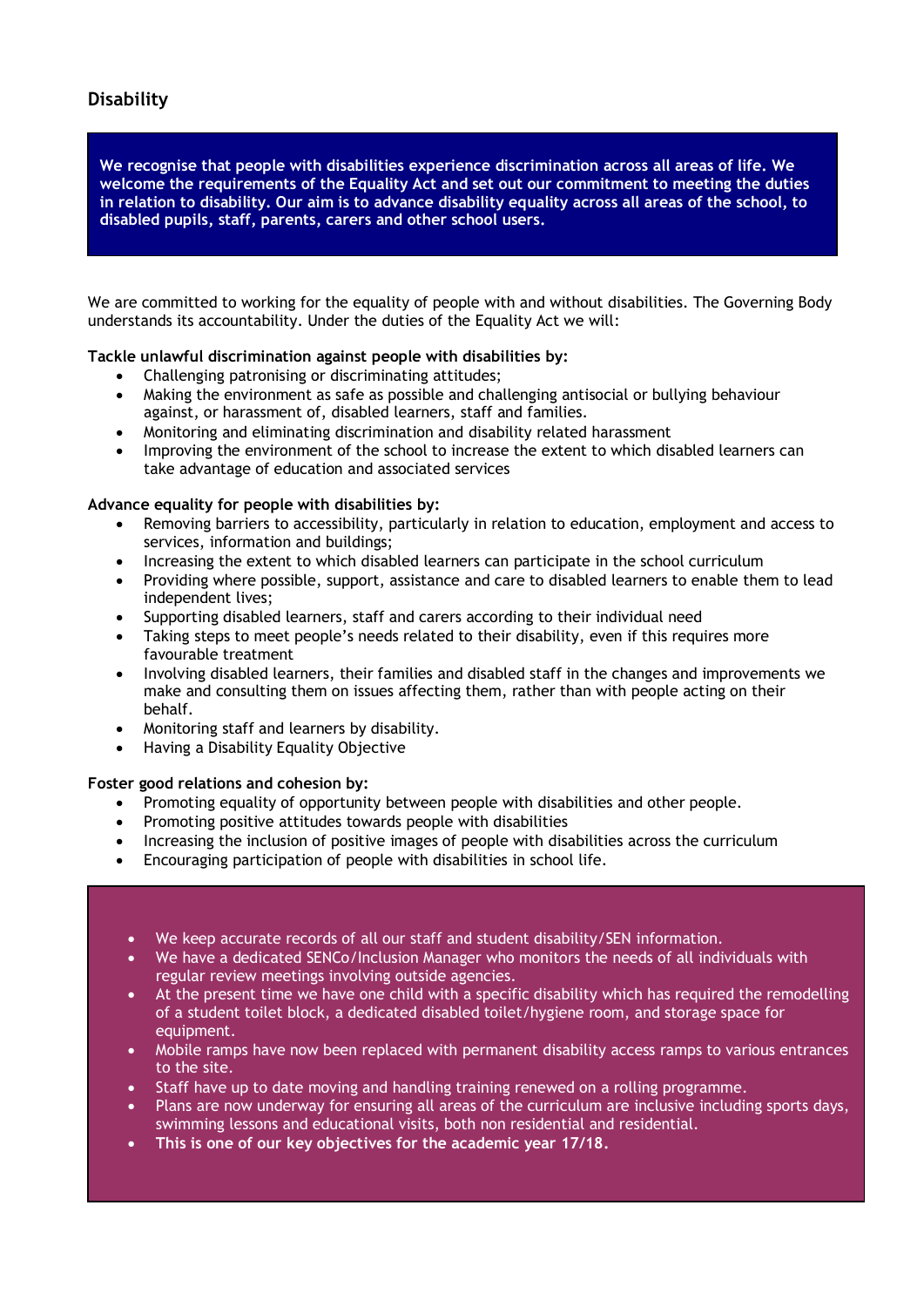We will publish our progress annually as part of our review of the School's Equality Objectives.

#### **Gender**

**We are committed to combating sex discrimination and sexism and promoting the equality of women and men. We recognise that society has stereotypes for both women and men, and both women and men can lose opportunities because of these stereotypes. We are aware that staff with caring and domestic responsibilities may need to work part-time or flexible working hours.**

**We will work in partnership with other agencies to eliminate sexual harassment, domestic violence and other hate crimes.**

We are committed to working for the equality of women and men. The Governing Body understands its accountability under the Equality Act and we will give due regard to the need to:

#### **Tackle unlawful discrimination by:**

- Eliminate unlawful discrimination and harassment on the grounds of sex, including domestic violence, sexual violence, bullying and exploitation
- Challenging patronising or discriminating attitudes;
- Making the environment as safe as possible and challenging antisocial or bullying behaviour against, or harassment of girls, boys, women and men

#### **Advance equality for girls, boys, women and men, in all our functions by:**

- Monitoring learner outcomes and achievement by gender
- Monitoring staffing and pay by gender
- Having a Gender Equality Objective

#### **Foster good relations and cohesion by:**

- Promoting equality of opportunity between men and women
- Increasing the inclusion of positive, non stereotypical images of women and men, girls and boys across the curriculum
- Encouraging the equal participation of boys and girls, women and men in all aspects of school life.

- We keep accurate records of all our staff and students gender with an annual update. This information is analysed in termly census material.
- Attainment of girls and boys is tracked specifically and any significant differences are addressed and targets set. At the present time there are no specific gender gaps.
- Year 2 and Year 6 statutory results are published as girls/boys.
- There is no differentiation for gender in staff pay.

We will publish our progress annually as part of our review of the School's Equality Objectives.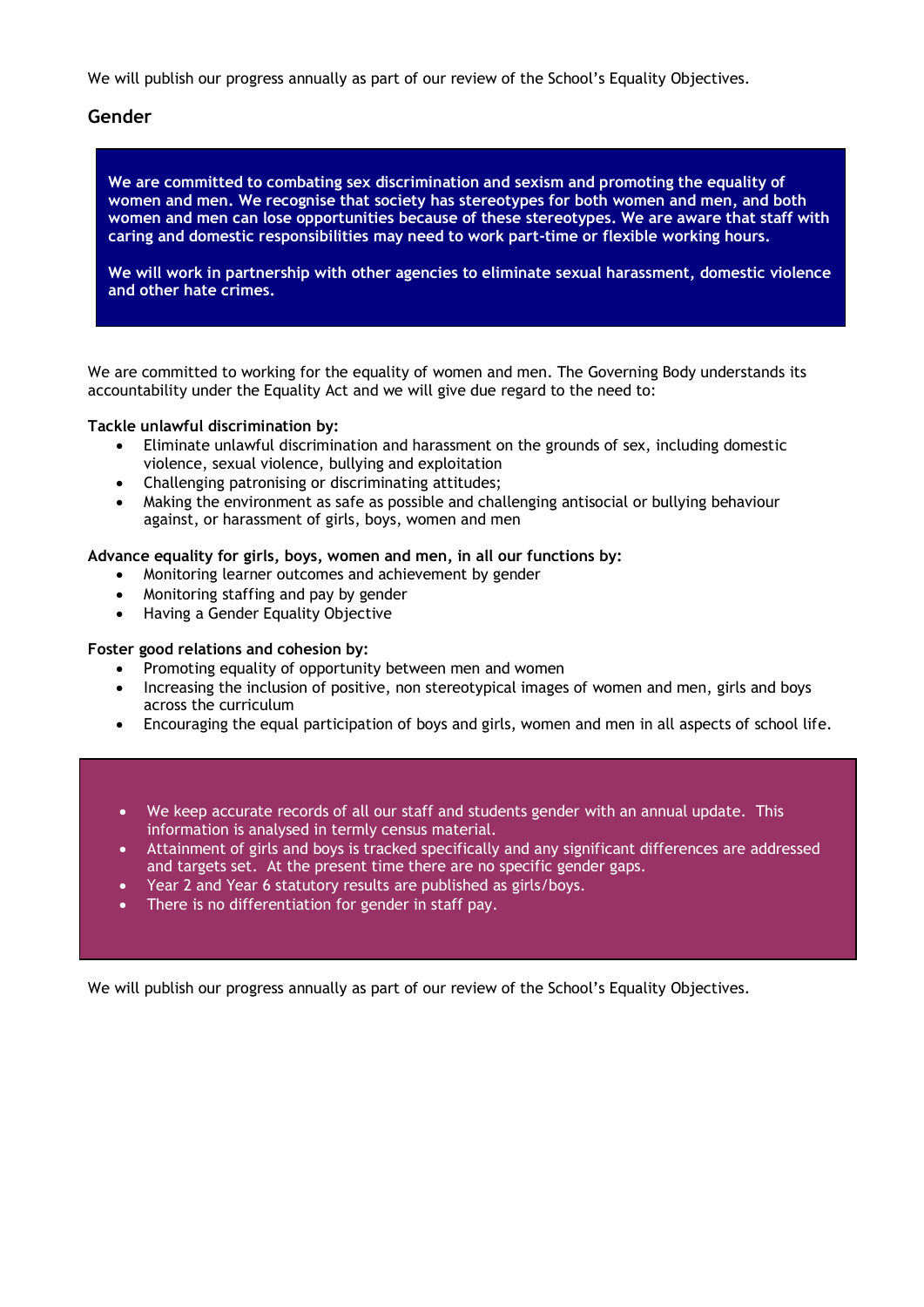**We recognise that the Equality Act 2010 requires us to assess the impacts of our policies, functions and procedures have on promoting equality for people based on their religion, belief and nonbelief. We will take all necessary measures to prevent and tackle discrimination and assist our learners to live in freedom from harassment and to feel safe as they enjoy and achieve throughout their time at our school.** 

We are committed to working for the equality for people based on their religion, belief and non belief. The Governing Body understands its accountability under the Equality Act and we will give due regard to the need to:

#### **Tackle unlawful discrimination by:**

- Monitoring and eliminating unlawful discrimination and harassment on the grounds of religion or belief
- Making the environment as safe as possible and challenging antisocial or bullying behaviour on the grounds of religion, belief or non-belief

#### **Advance equality in all our functions by:**

- Removing any barriers which prevent children and adults of all religions, beliefs or non belief taking a full part in our school life
- Assessing the impacts of our policies and procedures on promoting equality based on religion, belief and non belief

#### **Foster good relations and cohesion by:**

- Encouraging the equal participation of people of all religions, beliefs and non belief in all aspects of school life
	- We keep accurate records of all our staff and student religious beliefs with an annual update. This information is analysed in termly census material.
	- A list of all pupils with a particular religion is circulated around class teachers, together with a list of 'special days' in order to ensure that these occasions are discussed in class and celebrated appropriately. We embrace global learning and British Values throughout the school and this is reflected in our school planning and curriculum maps.
	- We take account of dietary needs and religious beliefs around food and try, wherever possible, to ensure we provide for all requirements not just at lunchtimes but around PTA events/school trips etc.
	- **This is one of our key objectives for the academic year 2017/18.**

We will publish our progress annually as part of our review of the School's Equality Objectives.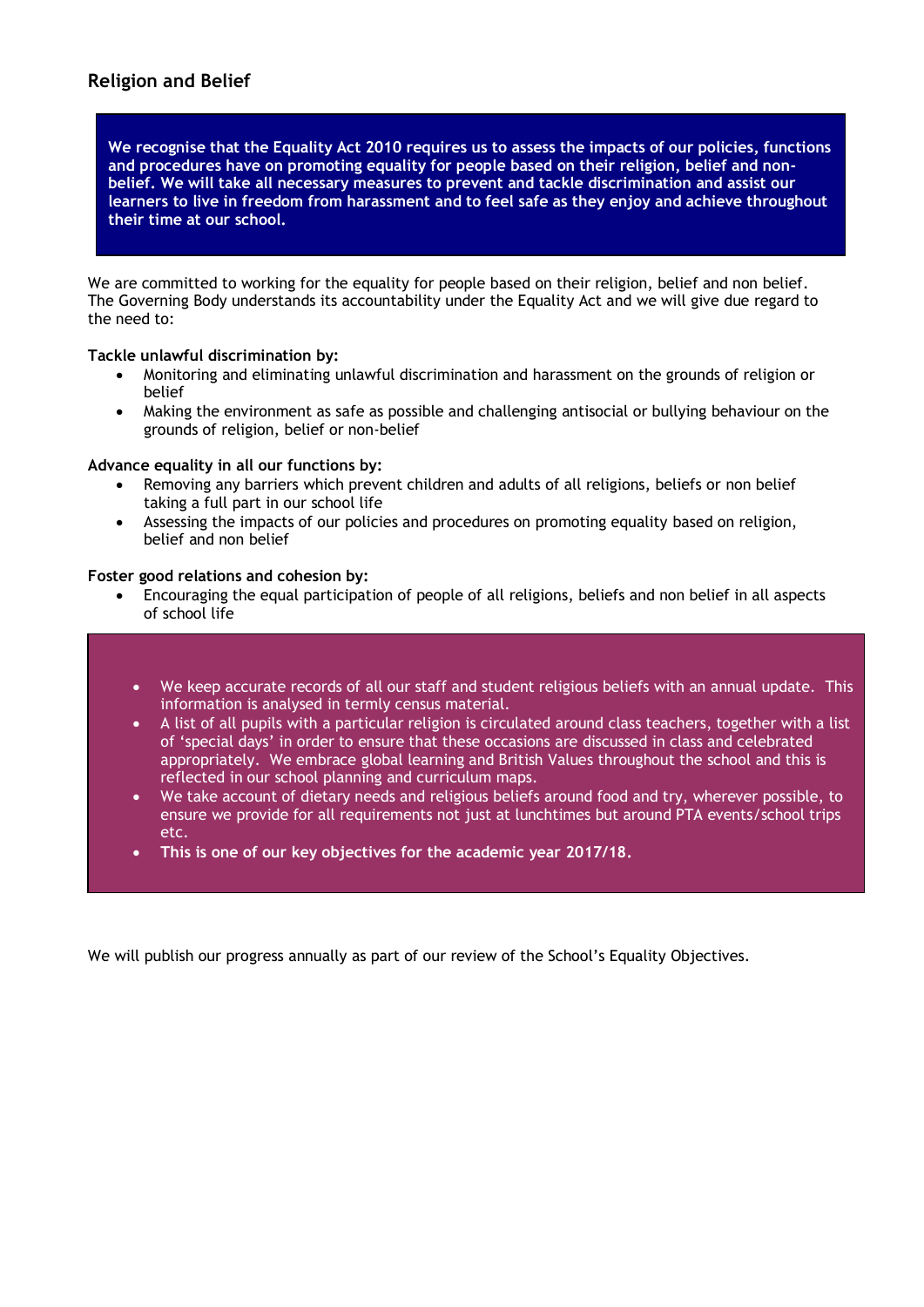**We are committed to combating discrimination faced by lesbians, gay men and bisexual and transgendered (LGBT) people. We want to ensure equality of opportunity for LGBT people across services and employment.**

**We recognise that the Equality Act 2010 requires us to assess the impacts of our policies, functions and procedures have on advancing equality for people based on their sexual orientation. We will take all necessary measures to prevent and tackle discrimination and assist our learners to live in freedom from harassment and to feel safe as they enjoy and achieve throughout their time at our school.** 

We respect the rights of individuals to be open about their sexual orientation. We tackle homophobia, challenge stereotyping and aim to improve knowledge about LGBT communities, both internally and within the community as a whole. The Governing Body understands its accountability under the Equality Act and we will give due regard to the need to:

#### **Tackle unlawful discrimination by:**

- Taking a pro-active approach to preventing all forms of homophobia within the school
- Challenging patronising or discriminating attitudes and homophobic language;
- Making the environment as safe as possible and challenging antisocial or bullying behaviour against, or harassment on the grounds of sexual orientation or gender identity
- Dealing with complaints of discrimination and harassment speedily and according to Local Authority Guidance and notify complainants of the outcome and actions taken.

#### **Advance equality for of LGBT people in all our functions by:**

• Assessing the impacts of our policies, functions and procedures on promoting sexual orientation equality

#### **Foster good relations and cohesion by:**

- Promoting equality of opportunity between men and women
- Increasing the inclusion of positive, non stereotypical images of LGBT people and the contributions they have made to different aspects of the curriculum

#### • At the present time we do not gather information on pupils/staff sexuality.

- We have not had any instances of homophobic bullying and abuse
- Sexuality and gender identify issues are included within the curriculum and specific resources have been purchased and made available to all pupils.
- We are a dedicated parent support worker who is fully trained to work with pupils and their families.
- **This is one of our key objectives for the academic year 2017/18.**

We will publish our progress annually as part of our review of the School's Equality Objective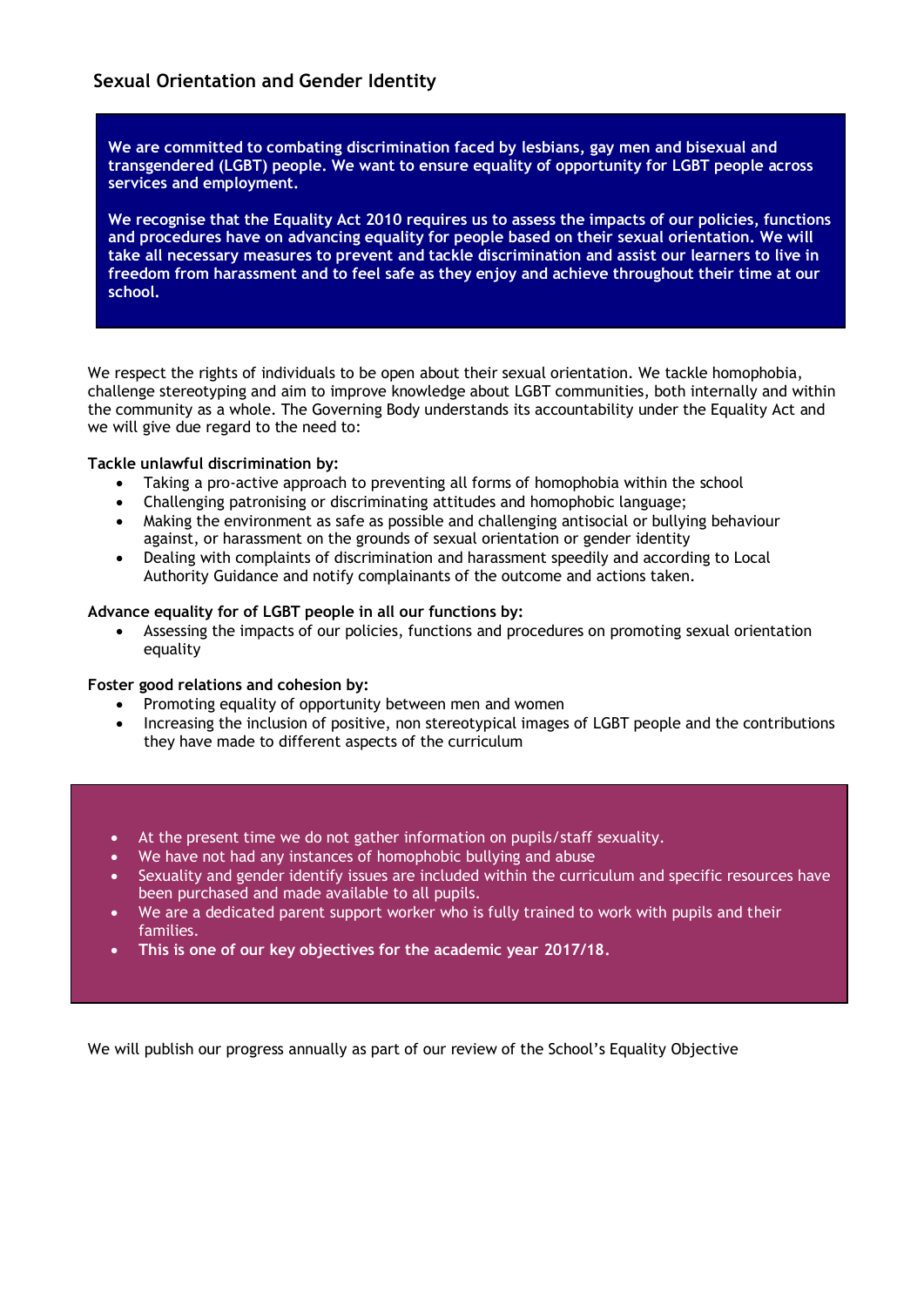#### **Age**

**We are committed to promoting equality of opportunity for younger and older people. We recognise that society has negative attitudes, stereotypes and myths about youth, ageing, younger and older people. These attitudes and beliefs can lead to both younger and older people being socially and economically disadvantaged, excluded and marginalised. We believe that younger and older people have the right to equality of opportunity and that they make a significant and valuable contribution to the community at large.**

Age equality means securing the equal participation in society of people of every age, securing a balance between equal citizenship, equality of opportunity, equality of outcome and respect for difference

#### **Tackle unlawful discrimination by:**

- Challenging patronising or discriminating attitudes and language;
- Dealing with complaints of discrimination and harassment speedily and according to Local Authority Guidance and notify complainants of the outcome and actions taken.

#### **Advance equality by:**

• Assessing the impacts of our policies, functions and procedures on promoting age equality

#### **Foster good relations and cohesion by:**

• Increasing the inclusion of positive, non stereotypical images of people of all ages and the contributions they have made to different aspects of the curriculum

- Pupils at the school are generally taught in their specific age group, however, we have a number of children that are very late 'summer born' pupils and we have found that this does impact on both their learning ability and maturity. Assessment data clearly shows a number of pupils who do not achieve as well as their peers if they are born in July/August. In some cases children have been put in a different class to accommodate this. This has proved very successful and prevented any peer pressure.
- We have at the present time and in the past continued to employ staff who are in their late 60's or 70's who wish to continue to work. An annual meeting is held to ensure both parties are happy to continue and this has proved very successful.
- We have at the present time and in the past had several very experienced governors who have continued to govern the school into their 70's. Again this has been a very successful alliance.
- We have dedicated health and well being co-ordinators at all our school sites.
- **This is one of our key objectives for the academic year 2017/18.**

NB Age is not a protected characteristic in relation to children in schools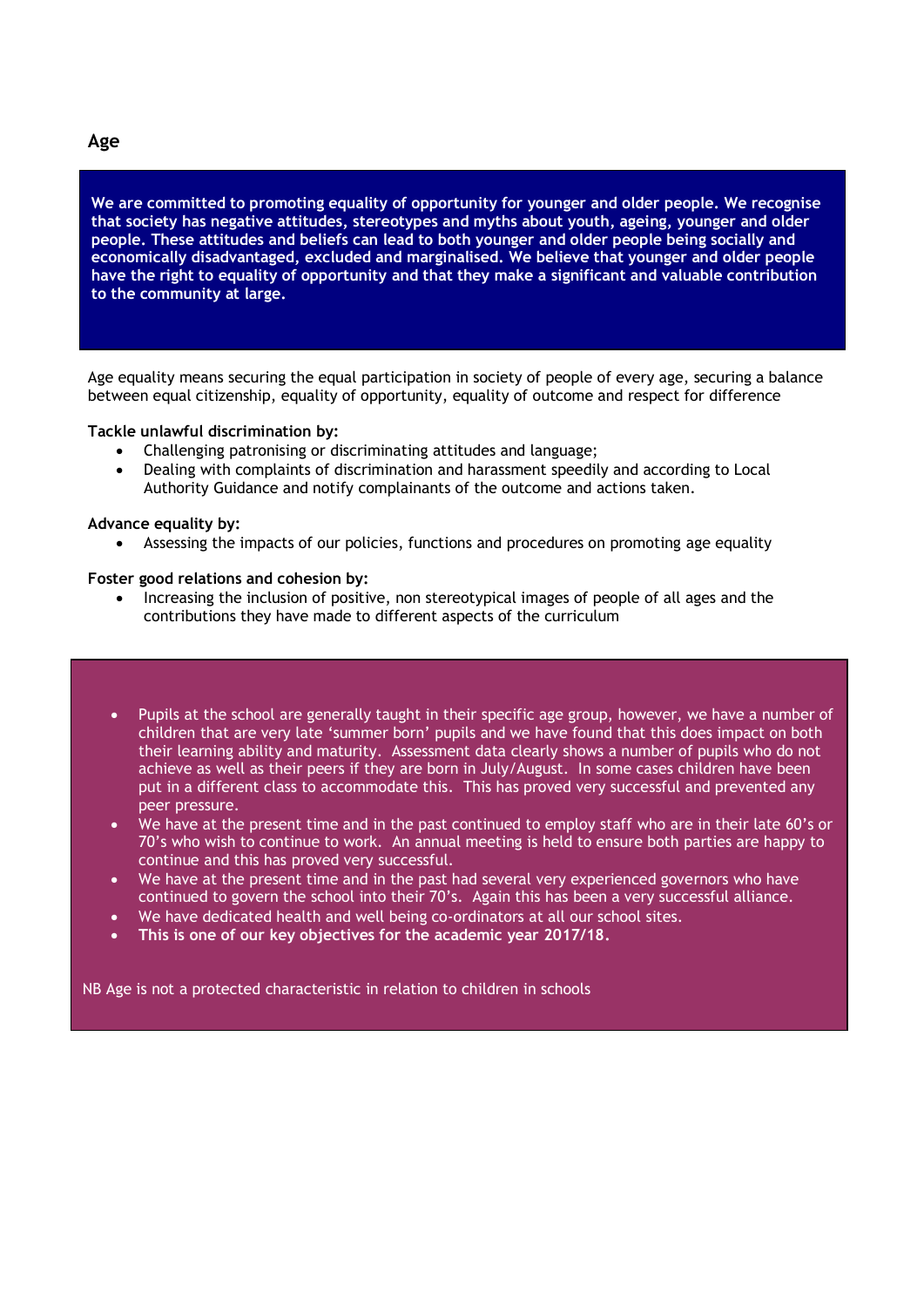#### **Anti-bullying**

Our School states clearly that all forms of bullying and discrimination are unacceptable and will not be tolerated. We recognise that a strong and well observed anti bullying policy will have a positive impact on the lives of children from all equality groups. We have therefore set out the measures that our school will take to address bullying and discriminatory incidents in our Anti-Bullying Policy. We monitor and submit data regarding bullying and discriminatory incidents to the Local Authority as required

- Staff receive regular training in relation to bullying and discriminatory incidents relating to homophobia, racism, disability harassment, sexual and gender bullying, and religious harassment.
- Bullying incidents are recorded and where appropriate reported to the local authority on an AC04 form.

#### **Employment Practices**

In our School we ensure that we observe the principles of equal opportunities in how we employ, develop and treat our staff.

• The school has a robust recruitment and selection policy and seeks professional advice from its HR department in all areas of staff recruitment, development, performance and in particular safeguarding.

#### **Due Regard**

Under the legislation we are required to pay *due regard* to equalities when planning and implementing policies, functions or procedures. We need to understand whether our policies and services are meeting everyone's needs and that anyone who needs to can get access to them.

Policies and practices used to impact assess our equality scheme are included in:

- School Improvement/Development plan
- Admissions and Transfer
- Attendance
- **Exclusions**
- Curriculum
- Uniform
- Health and Well Being
- Discipline
- **Sports**
- Careers/work experience
- Anti-bullying, harassment and Discriminatory policy
- Domestic violence and pastoral support
- Safeguarding
- School trips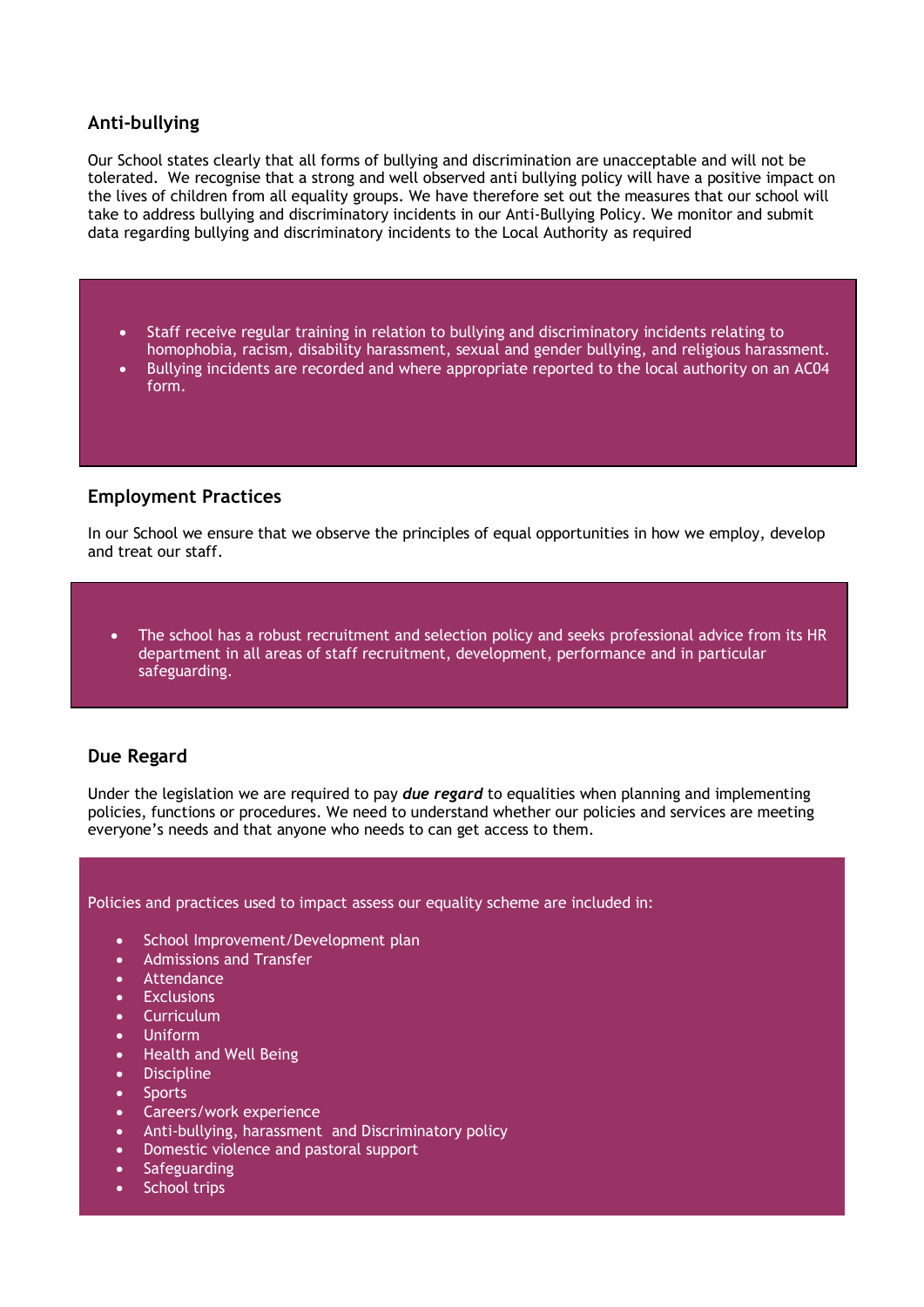### **Consultation**

- The Governing Body have been consulted on our race, gender and disability objectives as well as sexual orientation, religion & belief and age.
- No barriers have been highlighted in the previous twelve months.
- Expert advice from occupational health professionals and educational psychologists has been taken.
- No language or communications barriers have been identified.
- Working relationships between the school and disabled pupils, staff and parents is good.
- Staff members have attended ward forum meetings and local community groups to ensure there are no difficulties in the community.
- Equalities monitoring information, pupil attainment, parent questionnaires, pupil and family discussions and annual data have informed the development of our objectives.

The extent of consultation should be appropriate to the size, remit and resources that are available. The focus of the consultation must be on equality and the consultation process must give adequate attention to the needs of equality groups. Questions should be asked in such a way as to bring out any potential differences in views between different equality target groups.

You should take into account the preferred means of communication for those whom they are consulting. The school will need to ensure it involves a range of people with disabilities and hears a range of views. You may need to set priorities that will help to improve the involvement of people with disabilities.

### **Equality Objectives Summary**

This section summarises the objectives we have identified in order to eliminate discrimination and harassment and advance equality in relation to gender, race, disability, religion or belief, sexual orientation, gender reassignment, pregnancy or maternity. You may want to keep this as a simply written document for a page on your website. Parents and others can then click through to the detail if required

In making your final selection of priorities make sure you have:

- We have considered all areas of the general duty in relation to race, gender, disability, religion or belief and sexual orientation and have identified the following priorities for 2017/18:
	- 1. Disability: continue to review regularly and make adaptations to the physical make-up of the building as well as ensuring a fully inclusive curriculum is available at all times.
	- 2. Religion and Belief ensuring that celebrations and an understanding of all pupils faiths are embraced and shared.
	- 3. Sexual orientation and Gender identity to ensure that these are included in the curriculum and appropriate resources and advice is available to all.
	- 4. Age To ensure that all pupils work is differentiated appropriately and that there is no peer pressure. To ensure that there are no age limitations to employees providing they are able to fulfil their full duties.
	- 5. In addition to the areas above a further priority is the current underlying inequalities between children eligible for pupil premium and their peers by ensuring funding reaches the pupils who need it most to tackle disadvantages by administering the pupil premium funding in the most appropriate way.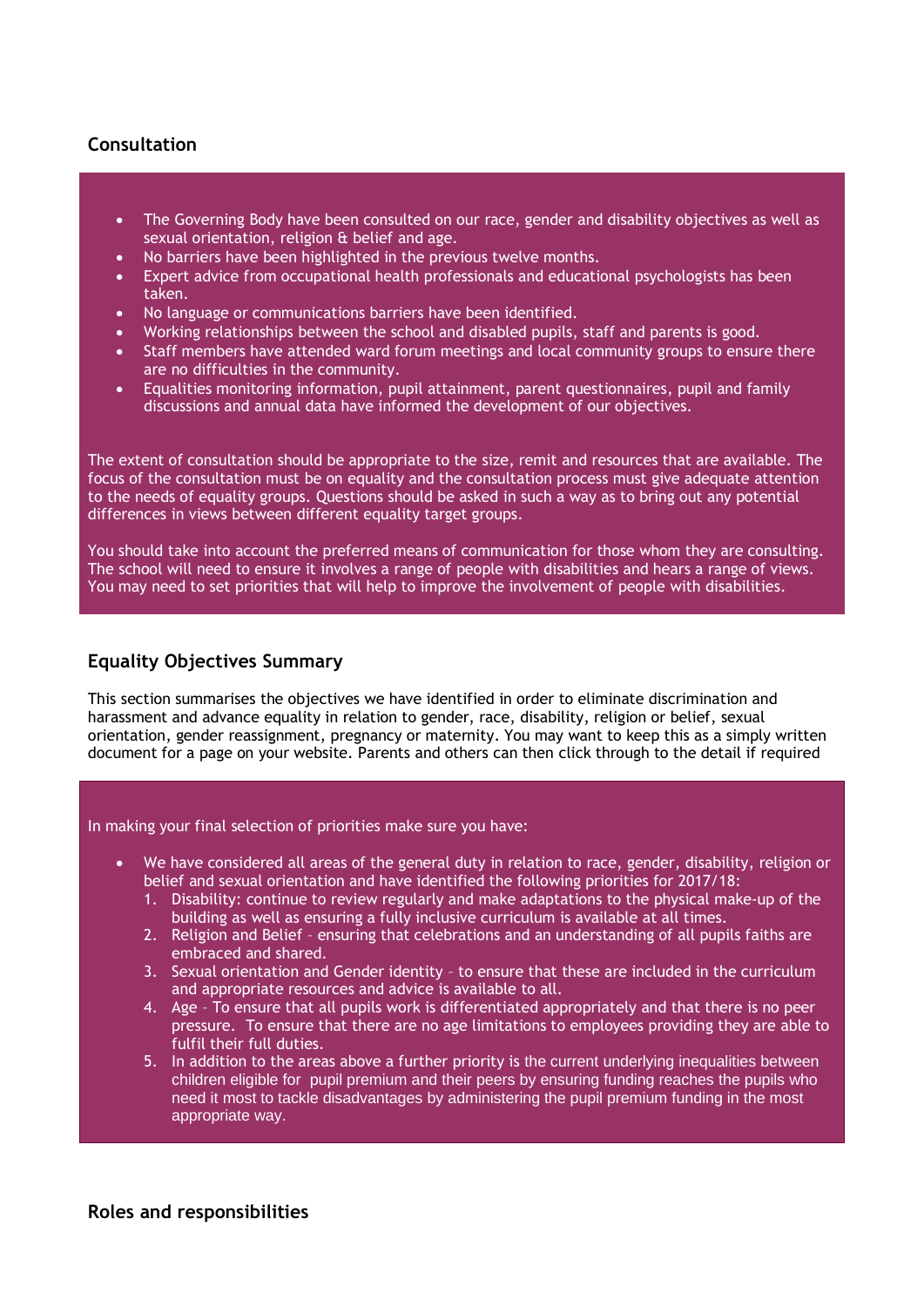The Governing body accepts their responsibility to promote equality and eliminate discrimination and harassment, as outlined in the objectives.

- The governing body will ensures that the school meets the requirements of the Equality Act 2010 and pays due regard to equality issues when reaching decisions
- The governing body will monitor the delivery of the Schools Equality Objectives
- The governing body will ensure that all members of staff understand the importance of the objectives and their role in delivering them through training and staff development

#### **Contracting and Procurement**

- The school will ensure equality requirements within the contracts for services procured by the school are met by following the schools procurement policy.
- The school will monitor contractors' commitment to implementing equal opportunities standards within employment and service delivery.

#### **Actions**

- Each of our equality objectives will be implemented as set out above.
- Monitoring of the objectives will take place by the Senior Management Team and will be reviewed regularly to monitor impact and set future objectives.
- The Senior Management Team will report to the Governing Body who will check progress.

#### **Reporting and reviewing the objectives**

In line with the requirements of the Public Sector Equality Duty we will produce a report on our progress every year and review and revise the Schools Equality Objectives every four years.

• Objectives will be reported to the Governing Body on an annual basis alongside performance criteria and indicators of future objectives.

#### **Publication**

The School's Equality Objectives are published and are available to all on our website

The school's equality objectives will be published on the school website.